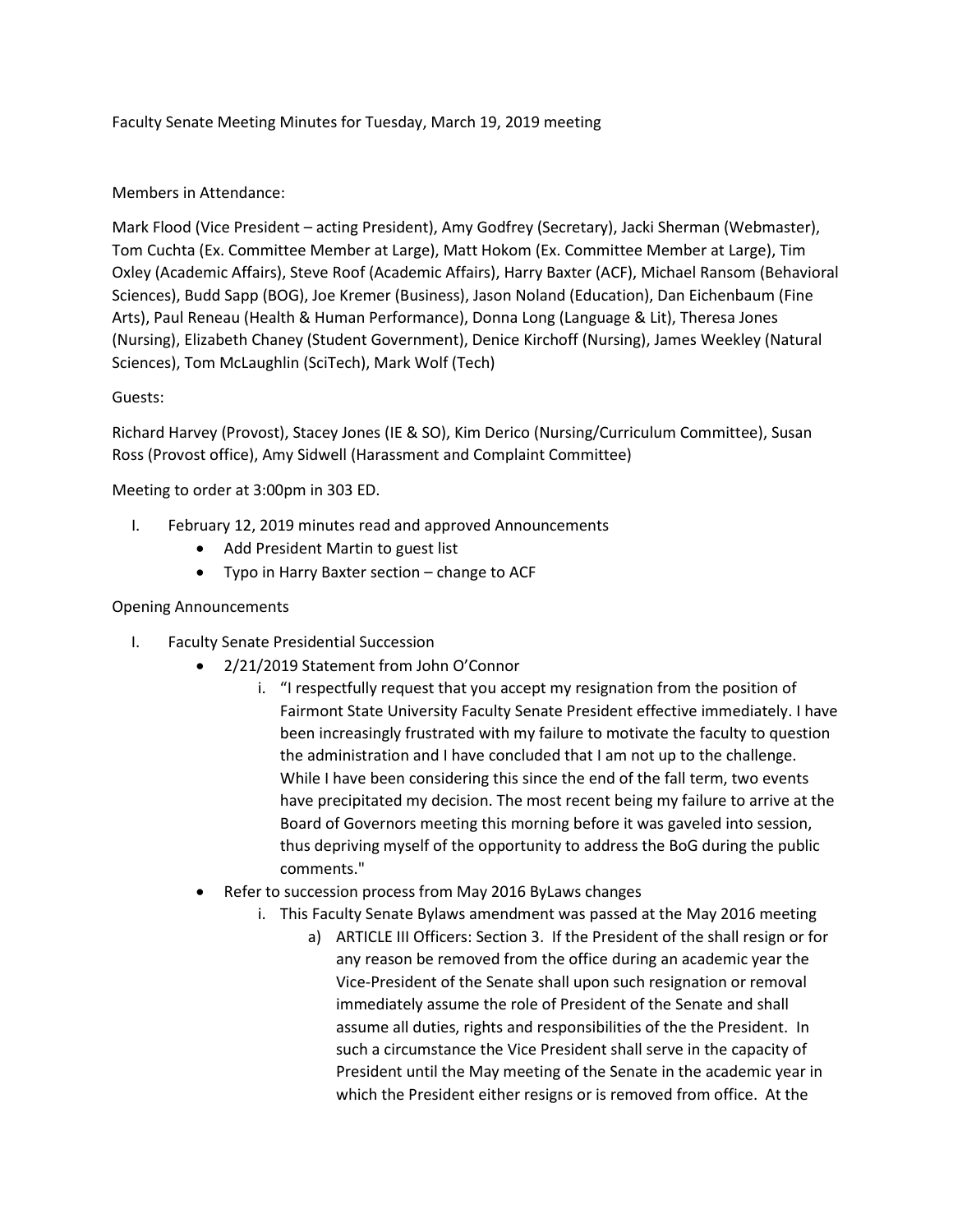April meeting the President shall include in the nominations to be presented to the Senate at the May meeting the unexpired term of President and at the May meeting the Senate shall choose a President to fulfill the unexpired term of the former President.

- II. President Martin
	- Unable to attend; in Charleston meeting with the chancellors with Pierpont
	- Question: Any implication of Caroline Long leaving HEPC? Is she making a decision with us and then leaving?
		- i. A mediator is involved
- III. Provost Richard Harvey
	- Legislative Update
		- i. SB 1: passed with 4 year schools with associates included; unknown impact on us
			- a) Pierpont has proposed an associate's degree in nursing that Fairmont State University is protesting with HEPC
	- FERPA Training and Confidentiality Agreements need to be completed and hard copy sent to HR
	- TV 19 Public Access Channel
		- i. In talks to bring that to Fairmont State University
	- Academic Restructuring
		- i. As approved by the BOG
		- ii. HLC is not reviewing because it is too granular
		- iii. HEPC wants to be kept informed
		- iv. Question: The approval is with the stipulation of changes to names, correct? a) Still looking at names and cost
		- v. Question: What is the structure for input for this?
			- a) My office; Tim Oxley's group had final meeting with 50 plus items; we will start implementing those as soon as possible
		- vi. Question: With the restructuring approved, will it start in the fall?
			- a) We will start moving next year (i.e. selecting chairs and administration) but the earliest it will implemented is Fall 2020
		- vii. Question: What about students who will start under our current system but graduate under the new?
			- a) They will still be getting the same degree but we are working on the details of all of that
	- Question: What is the status of the Faculty Handbook Committee?
		- i. The committee is chaired by HR and General Council. It is not under the Provost's office.
- IV. VP for Institutional Effectiveness and Strategic Operations: Stacey Jones
	- Starting with Friday's Unit Assessment Carnival we will be working on assessment of units, which is different than majors and concentrations.
	- We are advancing quite well through this assessment process
	- Next stage is the review of the programs
- V. BOG representative Dr. Sapp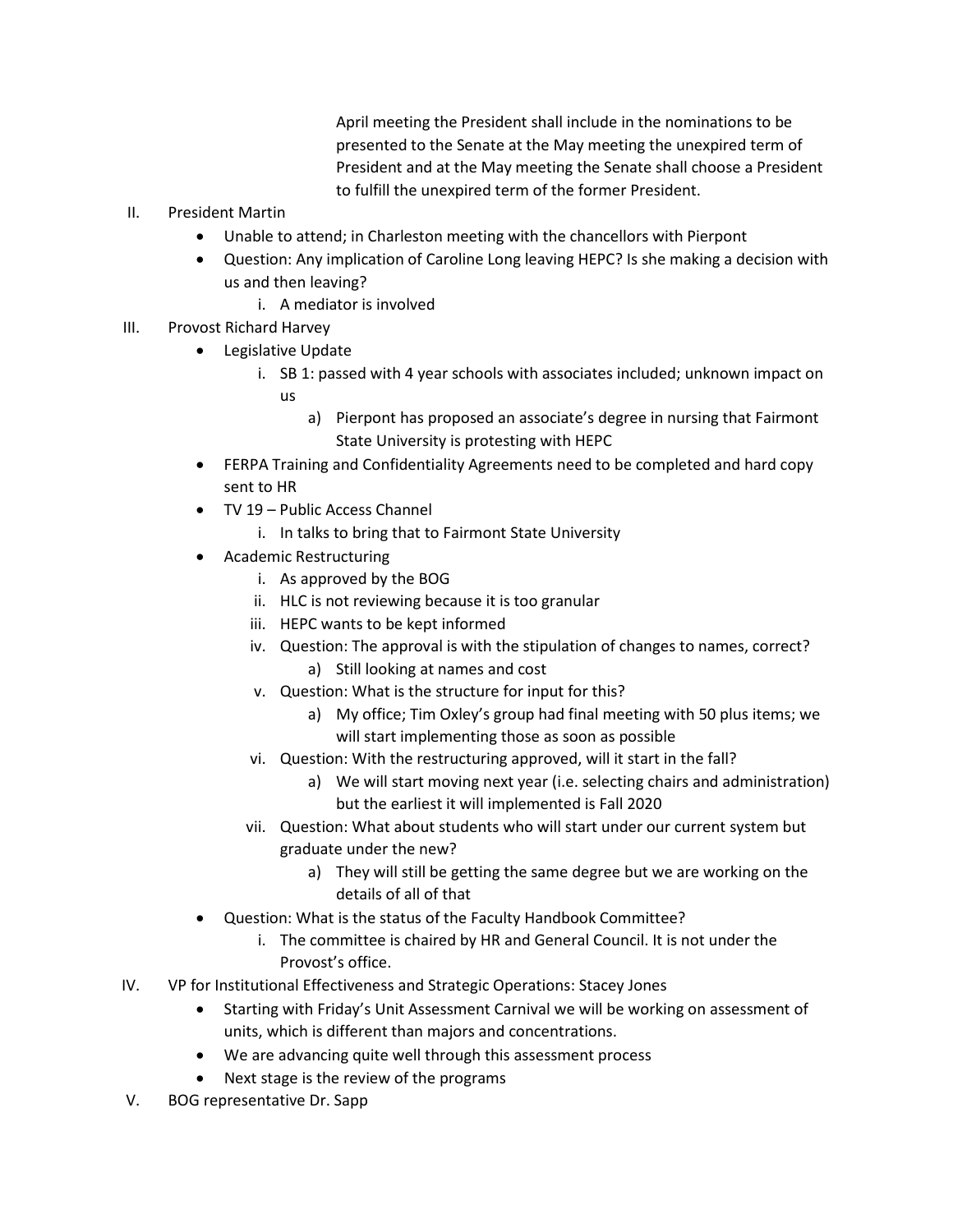- Next BOG meeting is April 18<sup>th</sup> and I will be sending out the agenda
- I was approached by several individuals relating to the vote on annual/accrued leave we need to stand united in numbers
- VI. ACF representative, Dr. Baxter
	- ACF was very involved in this Legislative session
		- i. Campus Carry bill that was defeated would have made WV the only state that would have allowed individuals 18 and older to carry (most states it is 21)
		- ii. Interim Chancellor of HEPC wants to go back as President of WVU Tech
		- iii. Special Session for public education will be held sometime in May. They are currently doing 6 forums on the topic and the outcomes of those forums will be reported to the Legislature and the governor. The closest forum for us is at Robert C Byrd High School in Clarksburg on April 1<sup>st</sup> with doors opening at 5:30pm

# VII. Student Government

• No updates as we focused on the campus carry bill prior to Spring Break

# Unfinished Business

- I. General Studies recommendation on the Core Curriculum (see attachment from Jim Matthews)
	- a. Question: As it relates to the SOAR courses, who is working on it? Finding it a home and a budget?
		- i. The Provost's office is working on a plan with Jim for next year. After that we will have the meta majors.
	- b. Question: As it relates to the SOAR courses, one of the issues is that those course are voluntary will that continue?
		- i. We are working on the details

# Old Business

- I. Curriculum Proposal #18-19-03 REV #1, Curriculum Proposal #18-19-05 REV #1, and Curriculum Proposal #18-19-07 REV #1
	- a. Motion: bring all three curriculum proposals forward as a package
		- i. Approved
	- b. Motion: Accept all three curriculum proposals for second reading
		- i. Approved

#### New Business

- I. Vice President of Faculty Senate to take effect till May elections
	- a. Dr. Joe Kremer moved and approved
- II. Motion: consider curriculum proposals #18-19-08, #18-19-09, #18-19-10, and #18-19-12 as a package
	- a. Approved
	- b. Motion: to approve the 4 curriculum proposals for first reading i. Approved
- III. Nominating committee for officers
	- a. We are convening the committee for officers